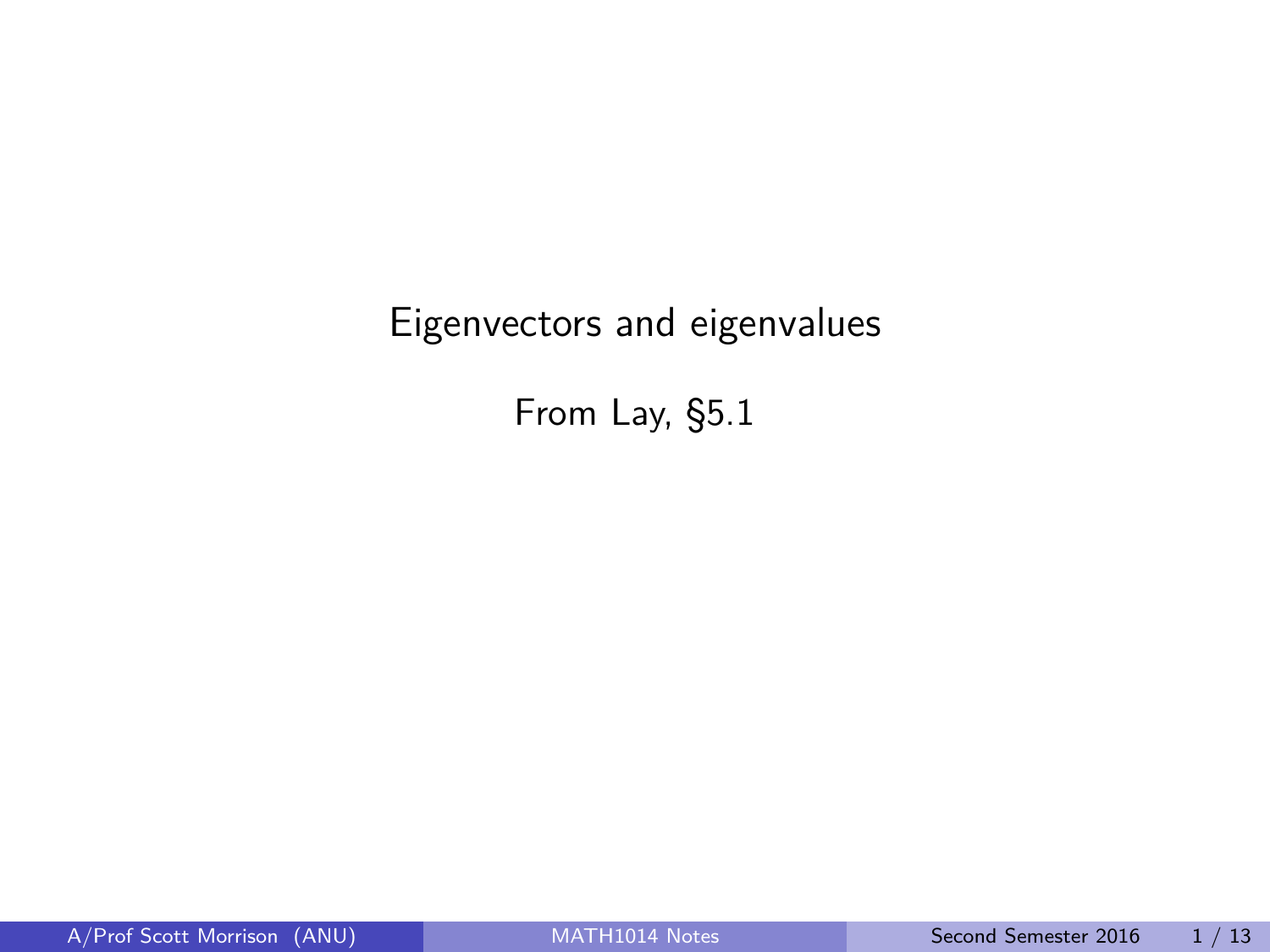### **Overview**

Most of the material we've discussed so far falls loosely under two headings:

- geometry of  $\mathbb{R}^n$ , and
- **e** generalisation of 1013 material to abstract vector spaces.

Today we'll begin our study of eigenvectors and eigenvalues. This is fundamentally different from material you've seen before, but we'll draw on the earlier material to help us understand this central concept in linear algebra. This is also one of the topics that you're most likely to see applied in other contexts.

#### Question

If you want to understand a linear transformation, what's the smallest amount of information that tells you something meaningful?

This is a very vague question, but studying eigenvalues and eigenvectors gives us one way to answer it.

From Lay, §5.1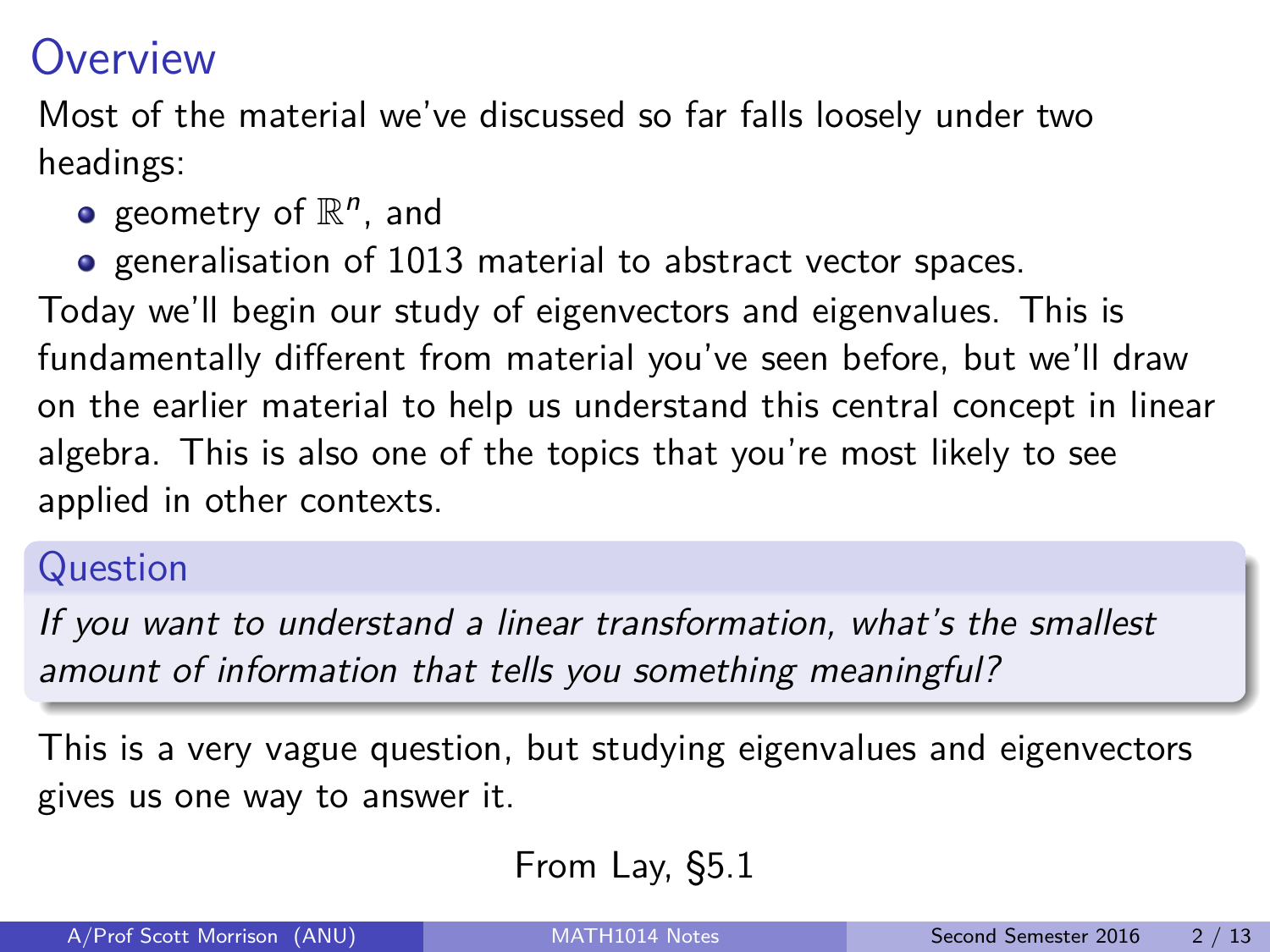#### Definition

An eigenvector of an  $n \times n$  matrix A is a non-zero vector **x** such that  $A\mathbf{x} = \lambda \mathbf{x}$  for some scalar  $\lambda$ .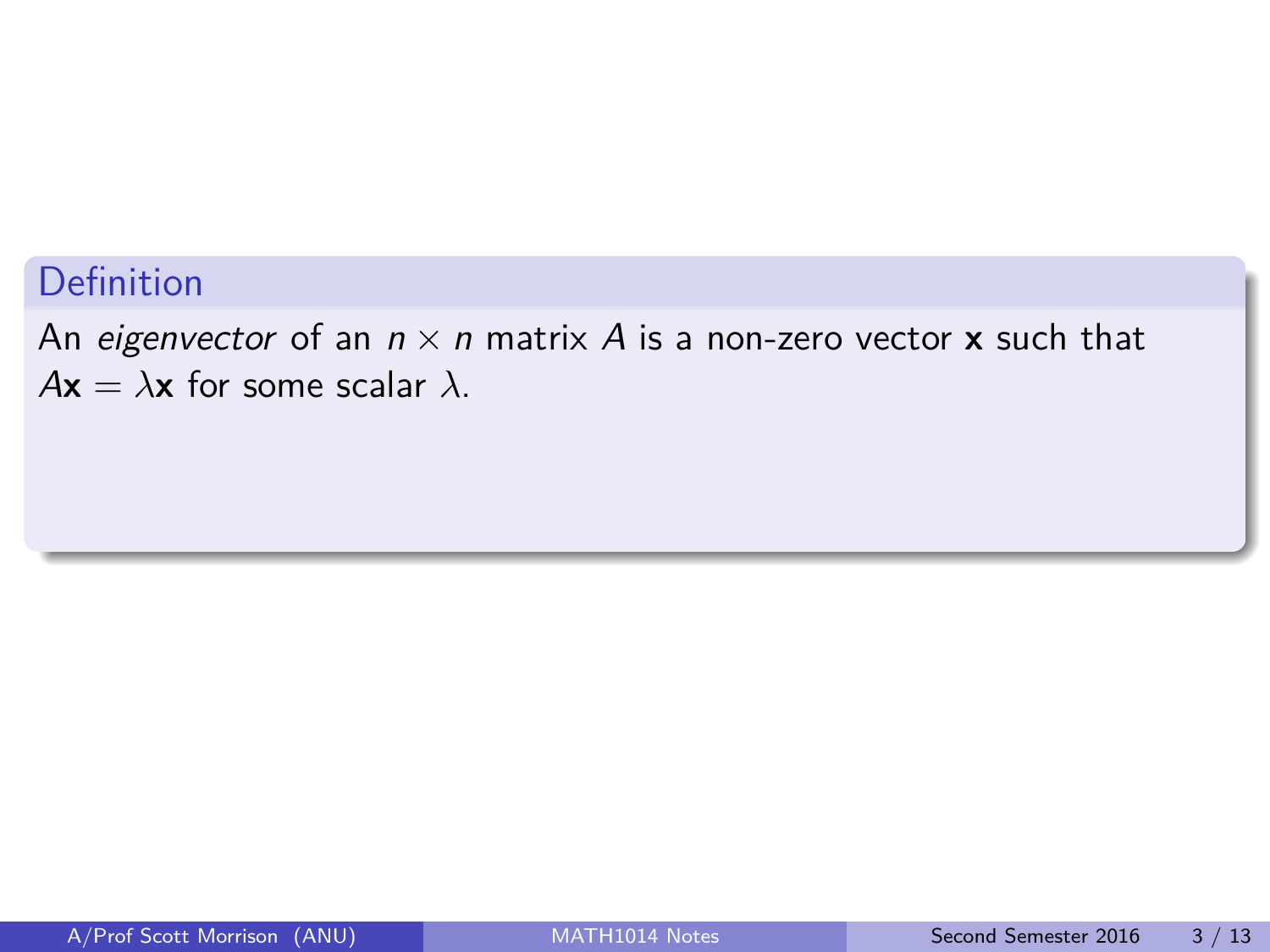#### Definition

An eigenvector of an  $n \times n$  matrix A is a non-zero vector **x** such that  $A\mathbf{x} = \lambda \mathbf{x}$  for some scalar  $\lambda$ .

An eigenvalue of an  $n \times n$  matrix A is a scalar  $\lambda$  such that  $A\mathbf{x} = \lambda \mathbf{x}$  has a non-zero solution; such a vector **x** is called an eigenvector corresponding to *λ*.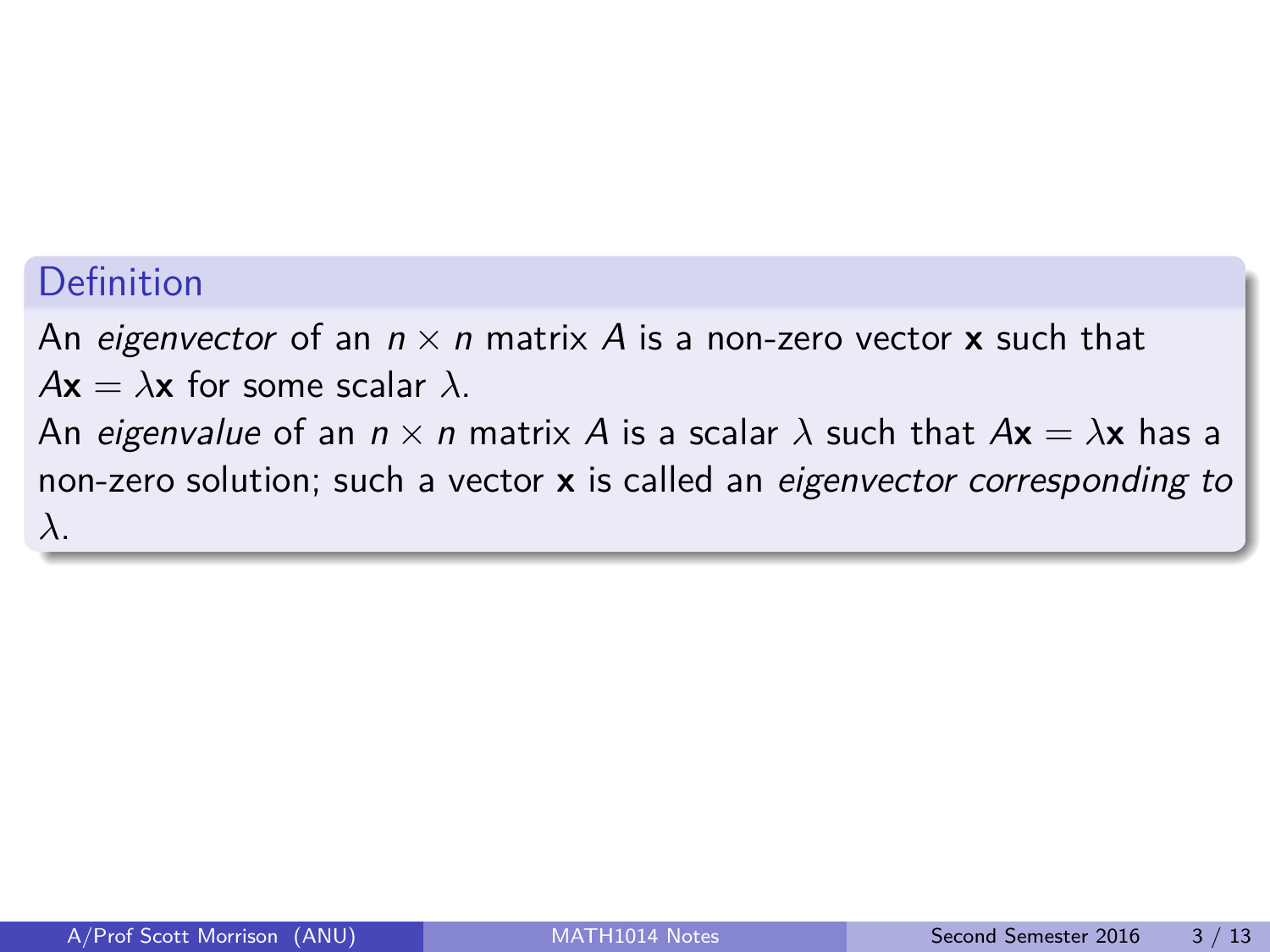Example 1

\nLet 
$$
A = \begin{bmatrix} 3 & 0 \\ 0 & 2 \end{bmatrix}
$$
.

\nThen any nonzero vector  $\begin{bmatrix} x \\ 0 \end{bmatrix}$  is an eigenvector for the eigenvalue 3:

\n
$$
\begin{bmatrix} 3 & 0 \\ 0 & 2 \end{bmatrix} \begin{bmatrix} x \\ 0 \end{bmatrix} = \begin{bmatrix} 3x \\ 0 \end{bmatrix}.
$$
\nSimilarly, any nonzero vector  $\begin{bmatrix} 0 \\ y \end{bmatrix}$  is an eigenvector for the eigenvalue 2.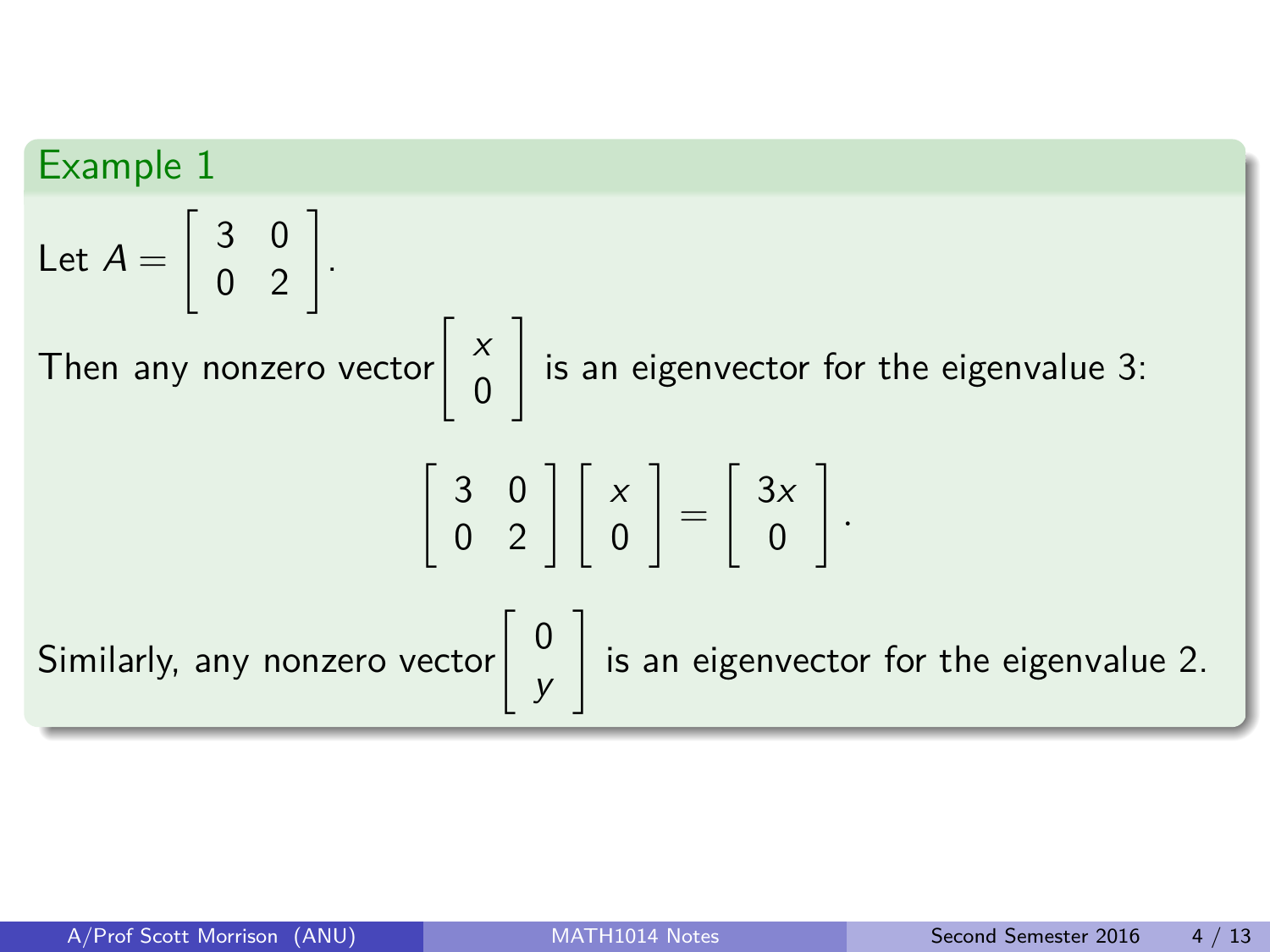Sometimes it's not as obvious what the eigenvectors are.



Note that an eigenvalue can be 0, but an eigenvector must be nonzero.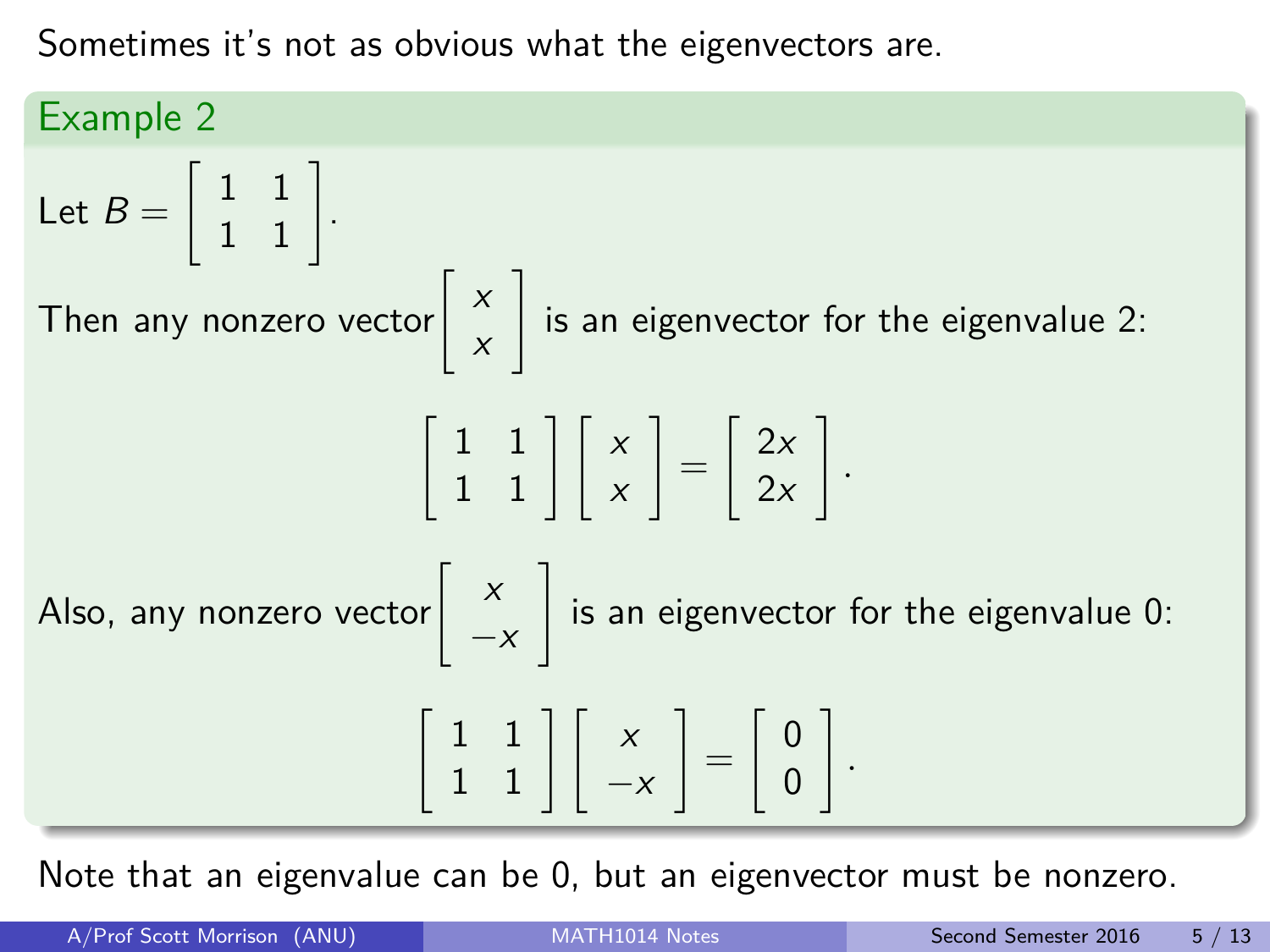If  $\lambda$  is an eigenvalue of the  $n \times n$  matrix A, we find corresponding eigenvectors by solving the equation

$$
(A - \lambda I)\mathbf{x} = \mathbf{0}.
$$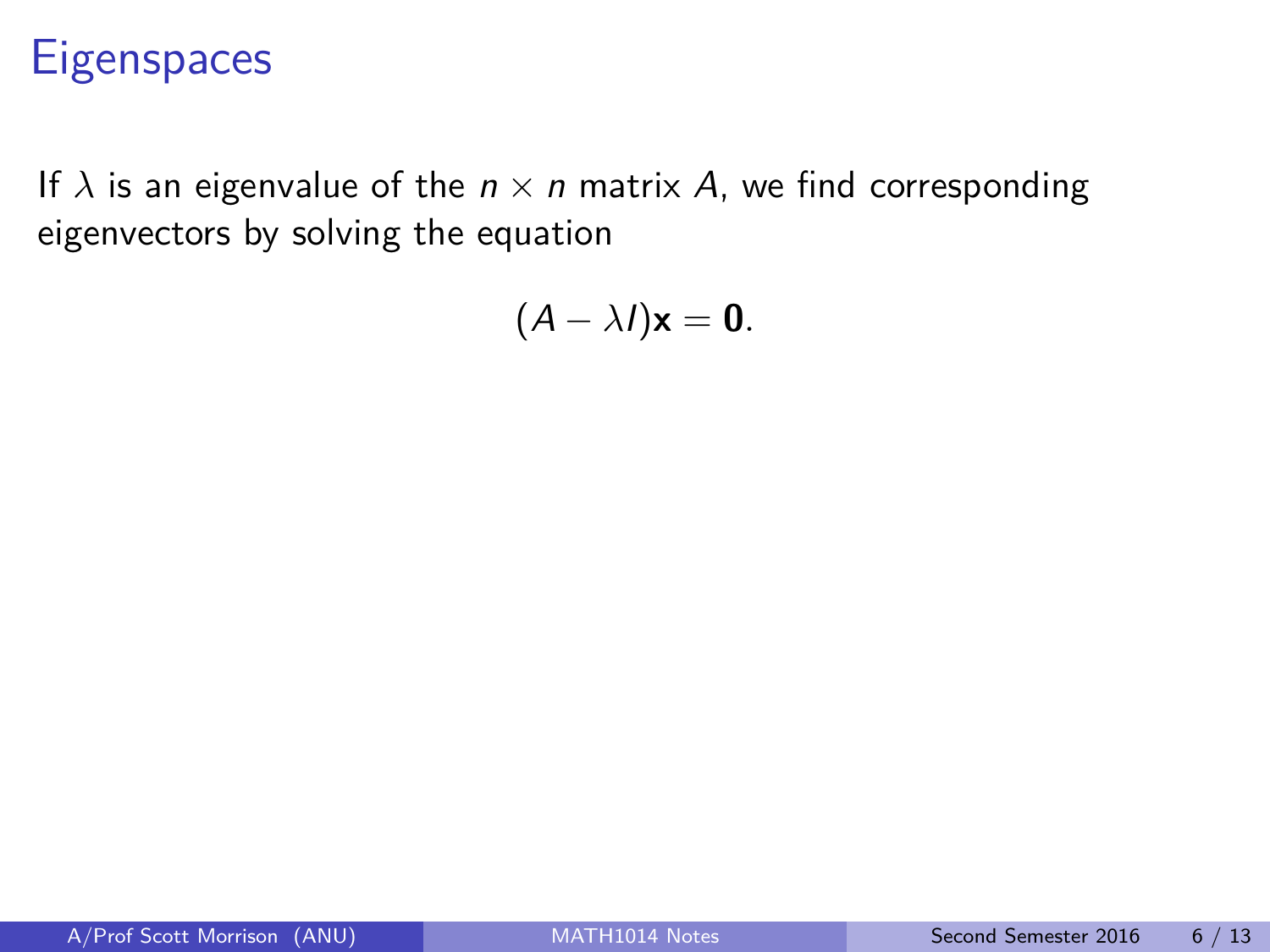If  $\lambda$  is an eigenvalue of the  $n \times n$  matrix A, we find corresponding eigenvectors by solving the equation

$$
(A - \lambda I)\mathbf{x} = \mathbf{0}.
$$

The set of *all* solutions is just the null space of the matrix  $A - \lambda I$ .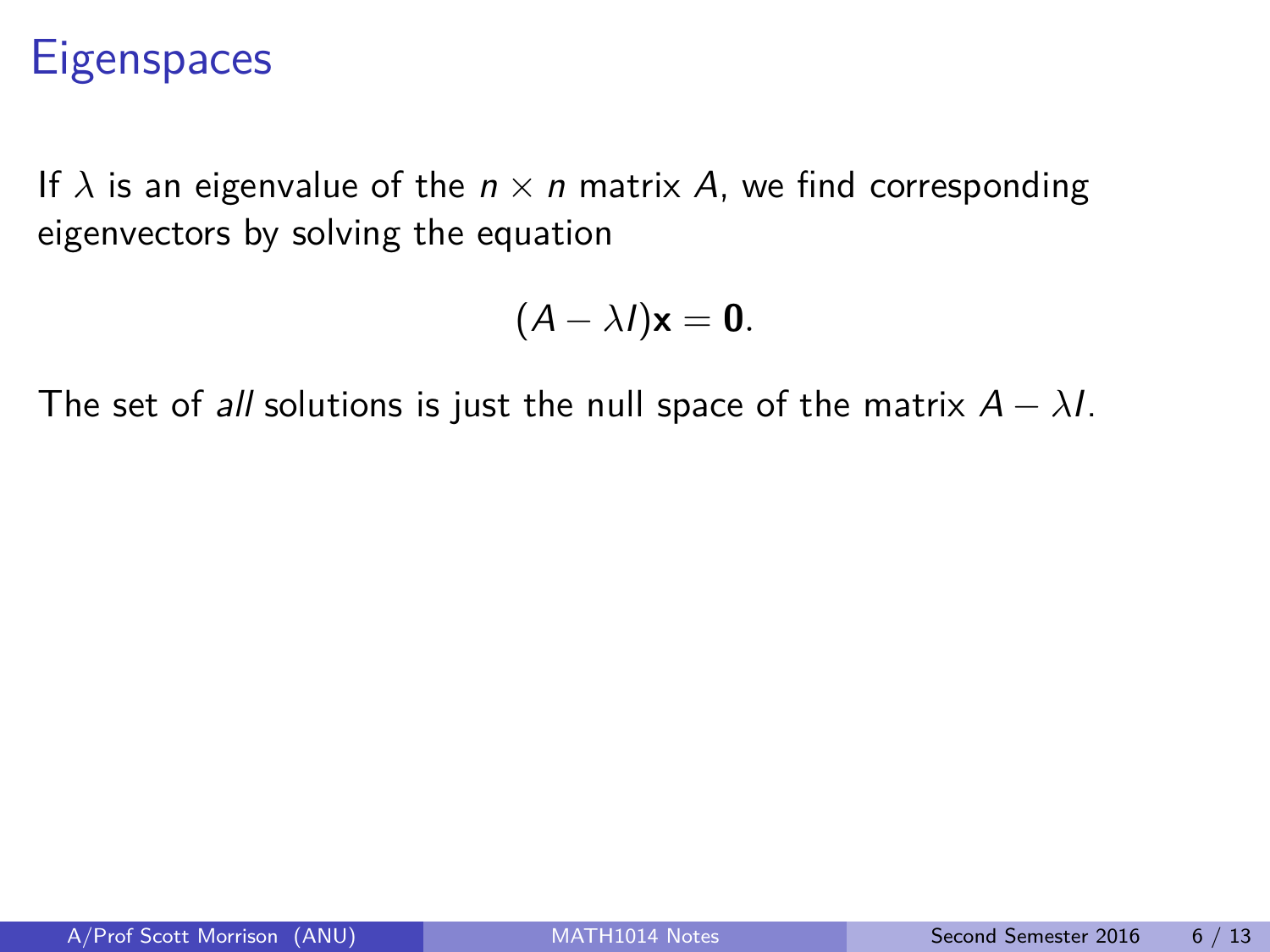If  $\lambda$  is an eigenvalue of the  $n \times n$  matrix A, we find corresponding eigenvectors by solving the equation

$$
(A - \lambda I)\mathbf{x} = \mathbf{0}.
$$

The set of *all* solutions is just the null space of the matrix  $A - \lambda I$ .

#### **Definition**

Let A be an  $n \times n$  matrix, and let  $\lambda$  be an eigenvalue of A. The collection of all eigenvectors corresponding to  $\lambda$ , together with the zero vector, is called the eigenspace of  $\lambda$  and is denoted by  $E_{\lambda}$ .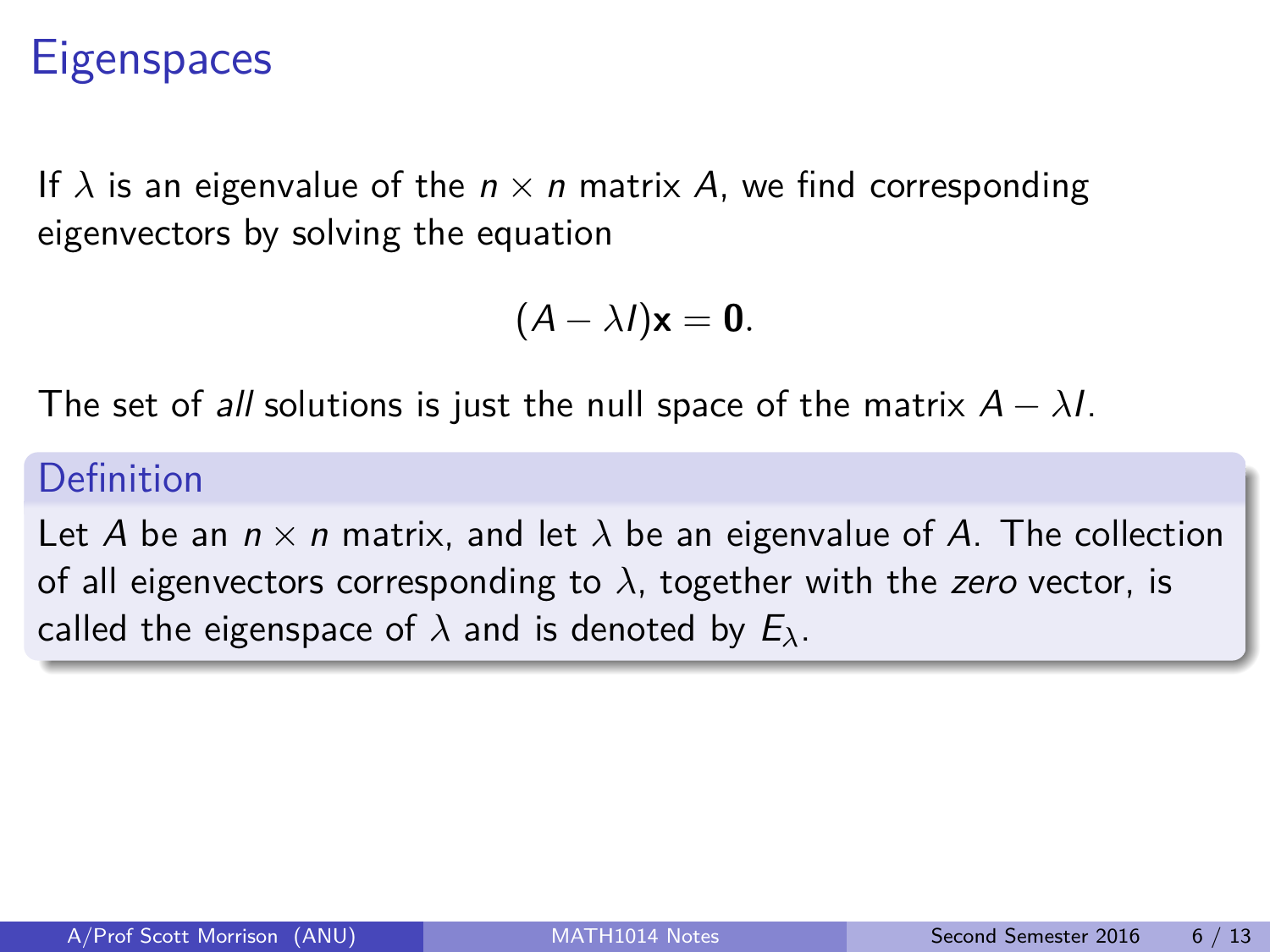If  $\lambda$  is an eigenvalue of the  $n \times n$  matrix A, we find corresponding eigenvectors by solving the equation

$$
(A - \lambda I)\mathbf{x} = \mathbf{0}.
$$

The set of all solutions is just the null space of the matrix  $A - \lambda I$ .

#### **Definition**

Let A be an  $n \times n$  matrix, and let  $\lambda$  be an eigenvalue of A. The collection of all eigenvectors corresponding to  $\lambda$ , together with the zero vector, is called the eigenspace of  $\lambda$  and is denoted by  $E_{\lambda}$ .

$$
E_{\lambda} = \text{Nul } (A - \lambda I)
$$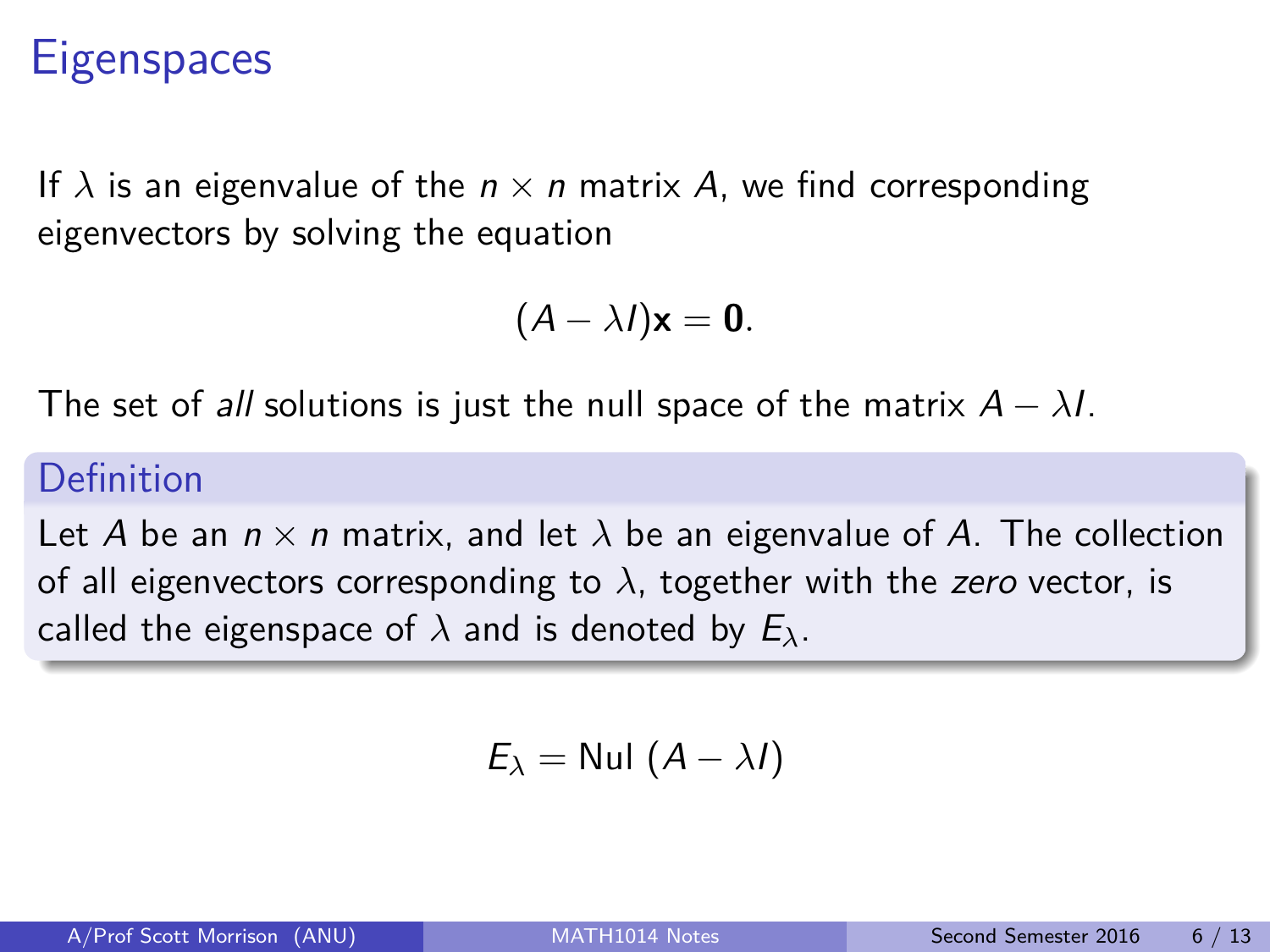#### Example 3

As before, let  $B=$  $\begin{bmatrix} 1 & 1 \\ 1 & 1 \end{bmatrix}$ . In the previous example, we verified that the given vectors were eigenvectors for the eigenvalues 2 and 0. To find the eigenvectors for 2, solve for the null space of  $B - 2I$ :

$$
\mathsf{Nul}\left(\left[\begin{array}{cc} 1 & 1 \\ 1 & 1 \end{array}\right] - 2\left[\begin{array}{cc} 1 & 0 \\ 0 & 1 \end{array}\right]\right) = \mathsf{Nul}\left(\left[\begin{array}{cc} -1 & 1 \\ 1 & -1 \end{array}\right]\right) = \left[\begin{array}{c} x \\ x \end{array}\right]
$$

To find the eigenvectors for the eigenvalue 0, solve for the null space of  $B - 0I = B$ .

You can always check if you've correctly identified an eigenvector: simply multiply it by the matrix and make sure you get back a scalar multiple.

*.*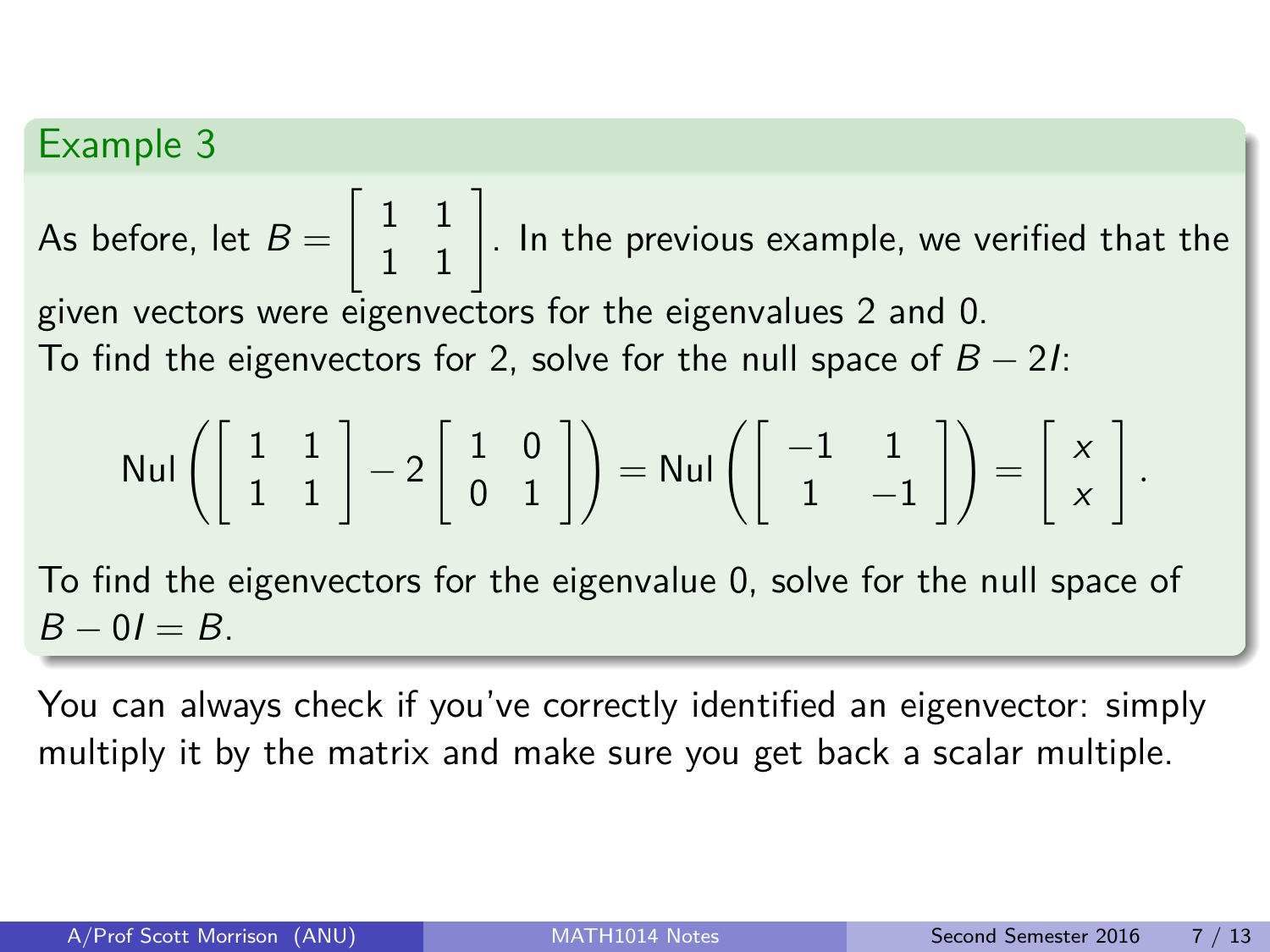## Eigenvalues of triangular matrix

#### Theorem

The eigenvalues of a triangular matrix A are the entries on the main diagonal.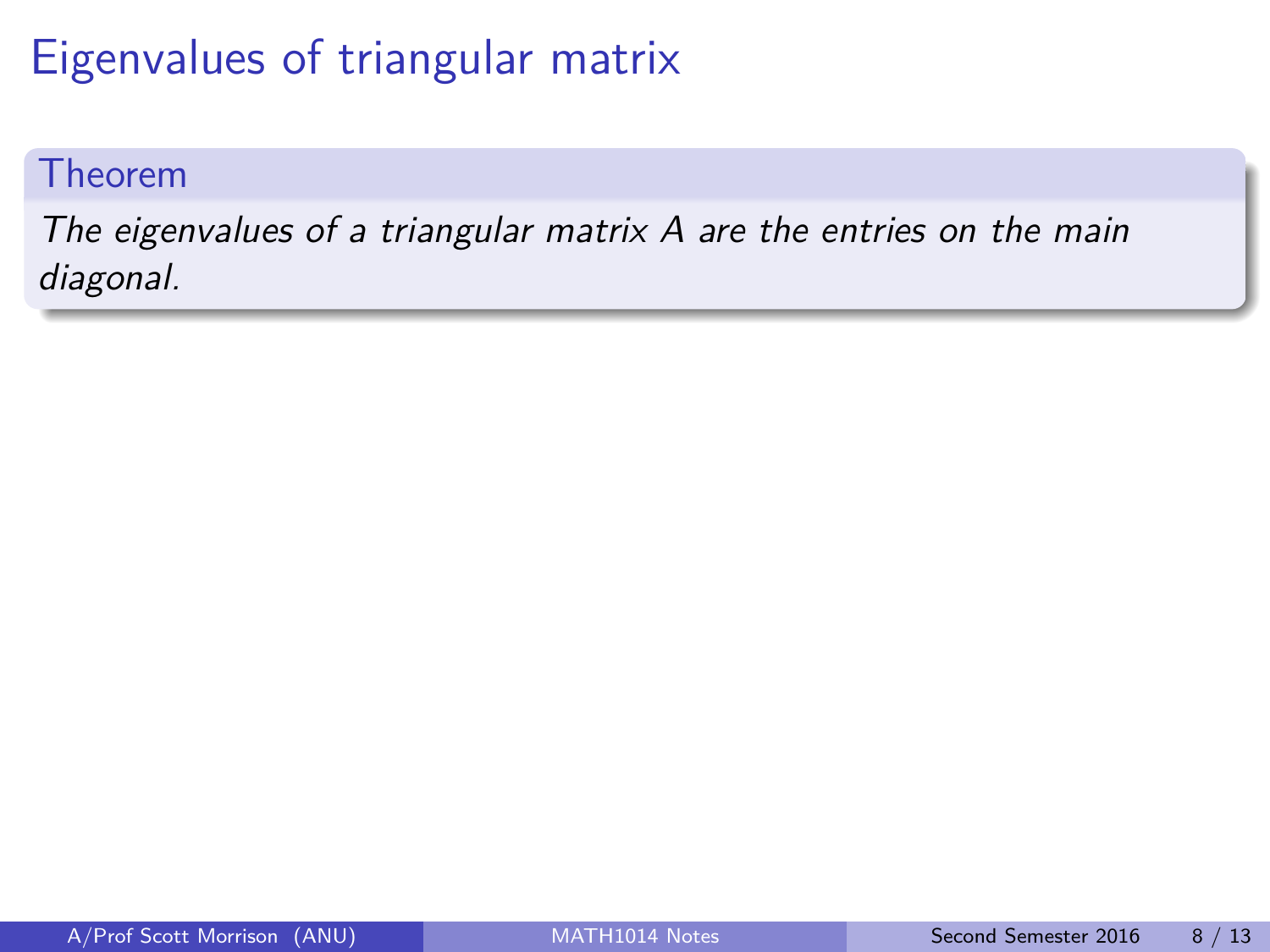## Eigenvalues of triangular matrix

#### Theorem

The eigenvalues of a triangular matrix A are the entries on the main diagonal.

Proof for the  $3 \times 3$  Upper Triangular Case:

Let

$$
A = \begin{bmatrix} a_{11} & a_{12} & a_{13} \\ 0 & a_{22} & a_{33} \\ 0 & 0 & a_{33} \end{bmatrix}.
$$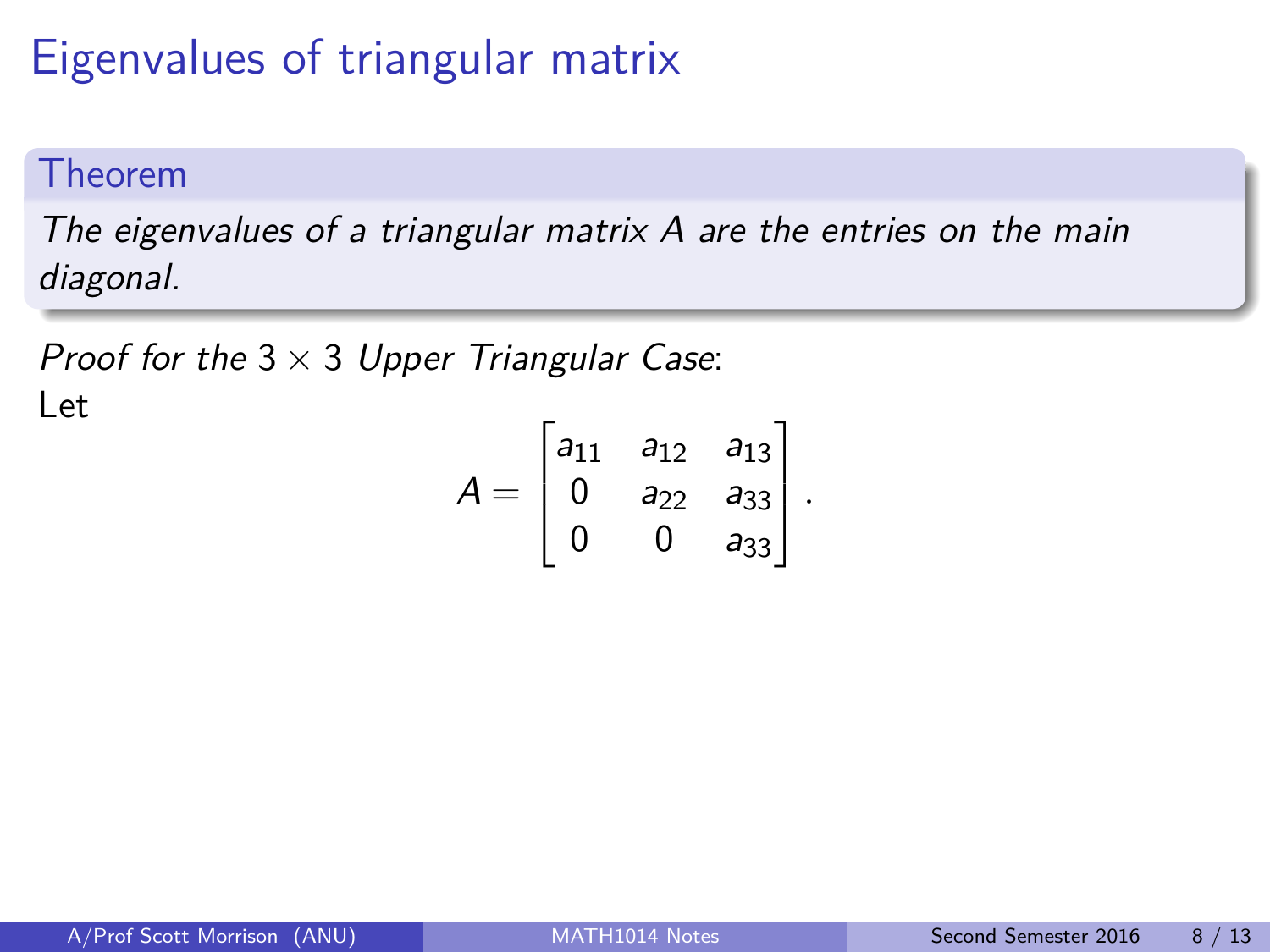## Eigenvalues of triangular matrix

#### Theorem

The eigenvalues of a triangular matrix A are the entries on the main diagonal.

Proof for the  $3 \times 3$  Upper Triangular Case:

Let

$$
A = \begin{bmatrix} a_{11} & a_{12} & a_{13} \\ 0 & a_{22} & a_{33} \\ 0 & 0 & a_{33} \end{bmatrix}.
$$

Then

$$
A - \lambda I = \begin{bmatrix} a_{11} & a_{12} & a_{13} \\ 0 & a_{22} & a_{33} \\ 0 & 0 & a_{33} \end{bmatrix} - \begin{bmatrix} \lambda & 0 & 0 \\ 0 & \lambda & 0 \\ 0 & 0 & \lambda \end{bmatrix} = \begin{bmatrix} a_{11} - \lambda & a_{12} & a_{13} \\ 0 & a_{22} - \lambda & a_{23} \\ 0 & 0 & a_{33} - \lambda \end{bmatrix}.
$$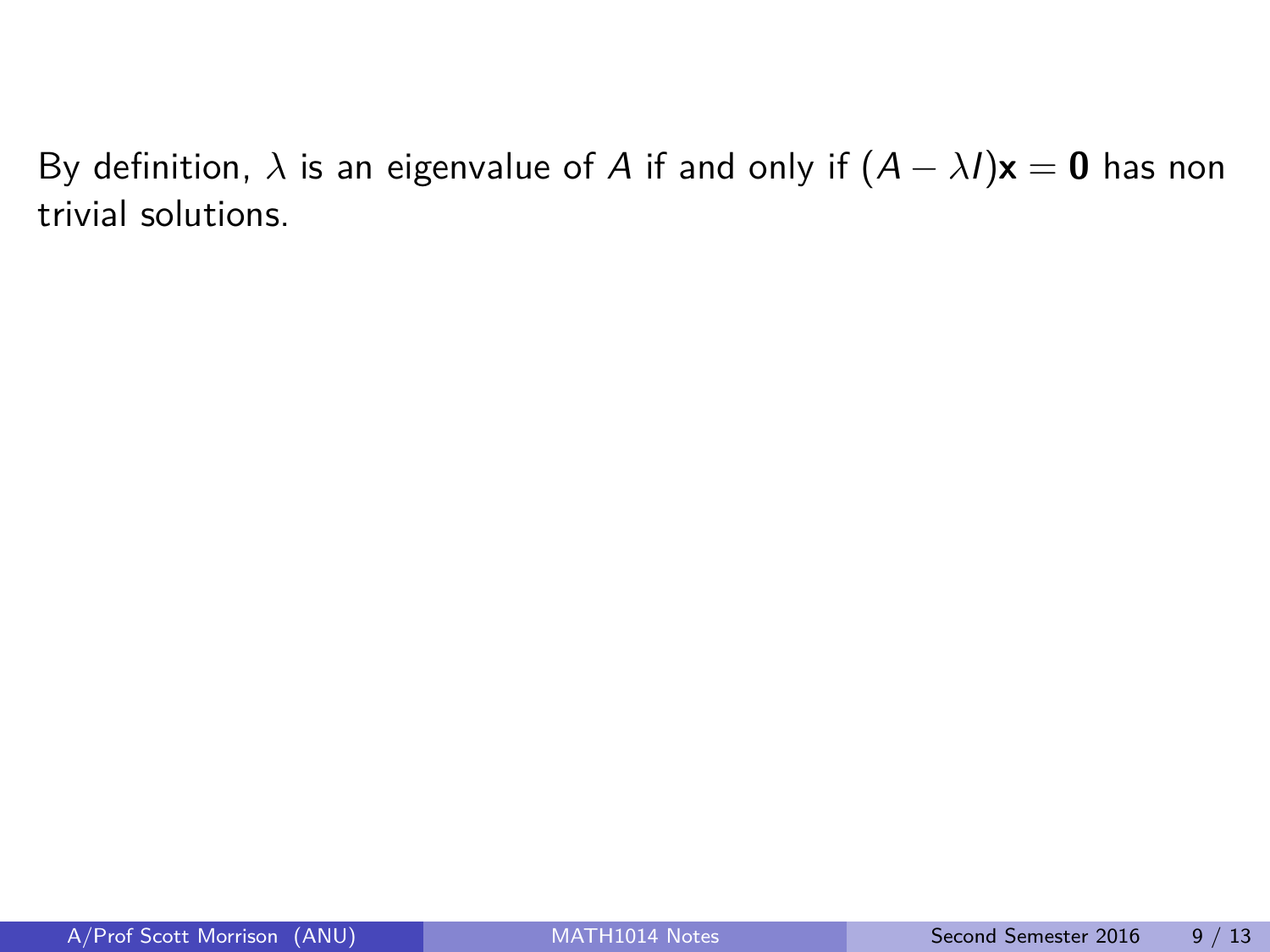This occurs if and only if  $(A - \lambda I)\mathbf{x} = \mathbf{0}$  has a free variable.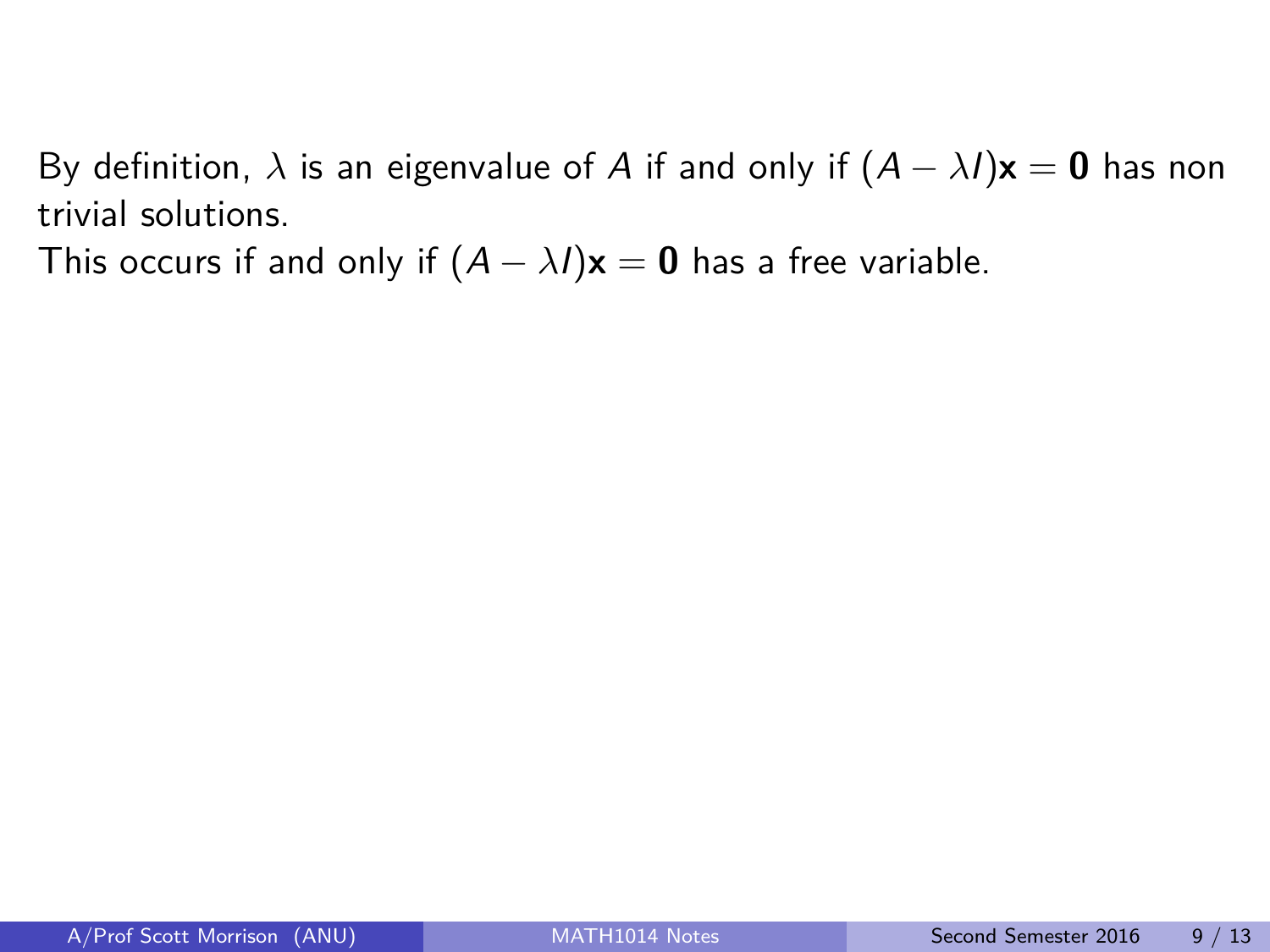This occurs if and only if  $(A - \lambda I)\mathbf{x} = \mathbf{0}$  has a free variable.

Since

$$
A - \lambda I = \begin{bmatrix} a_{11} - \lambda & a_{12} & a_{13} \\ 0 & a_{22} - \lambda & a_{23} \\ 0 & 0 & a_{33} - \lambda \end{bmatrix}
$$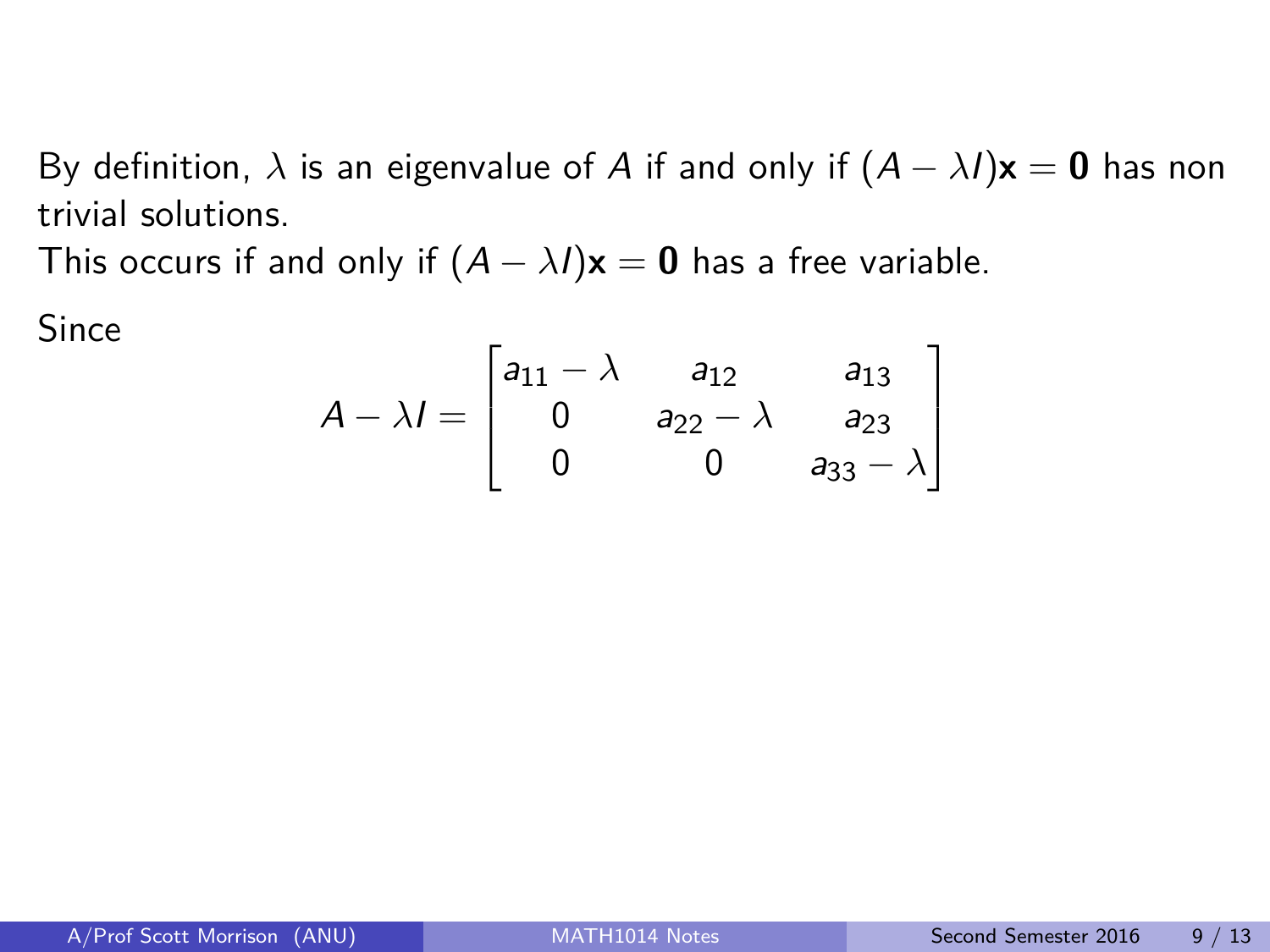This occurs if and only if  $(A - \lambda I)x = 0$  has a free variable.

Since

$$
A - \lambda I = \begin{bmatrix} a_{11} - \lambda & a_{12} & a_{13} \\ 0 & a_{22} - \lambda & a_{23} \\ 0 & 0 & a_{33} - \lambda \end{bmatrix}
$$

 $(A - \lambda I)\mathbf{x} = \mathbf{0}$  has a free variable if and only if

$$
\lambda = a_{11}, \quad \lambda = a_{22}, \quad \text{or} \quad \lambda = a_{33}
$$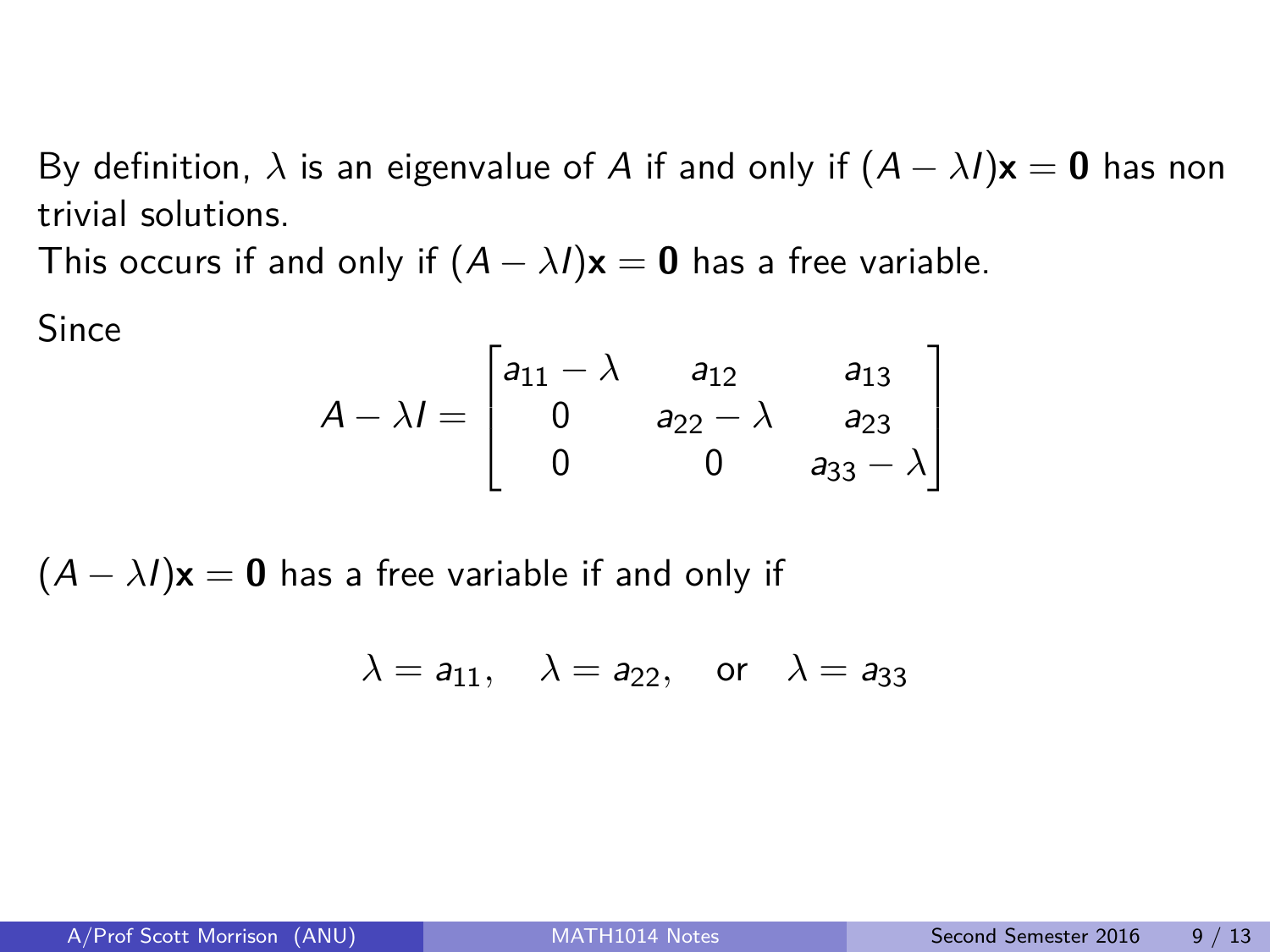$$
A\mathbf{x}=\lambda\mathbf{x}
$$

has a nontrivial solution.

Equivalently,  $\lambda$  is an eigenvalue if  $A - \lambda I$  is not invertible.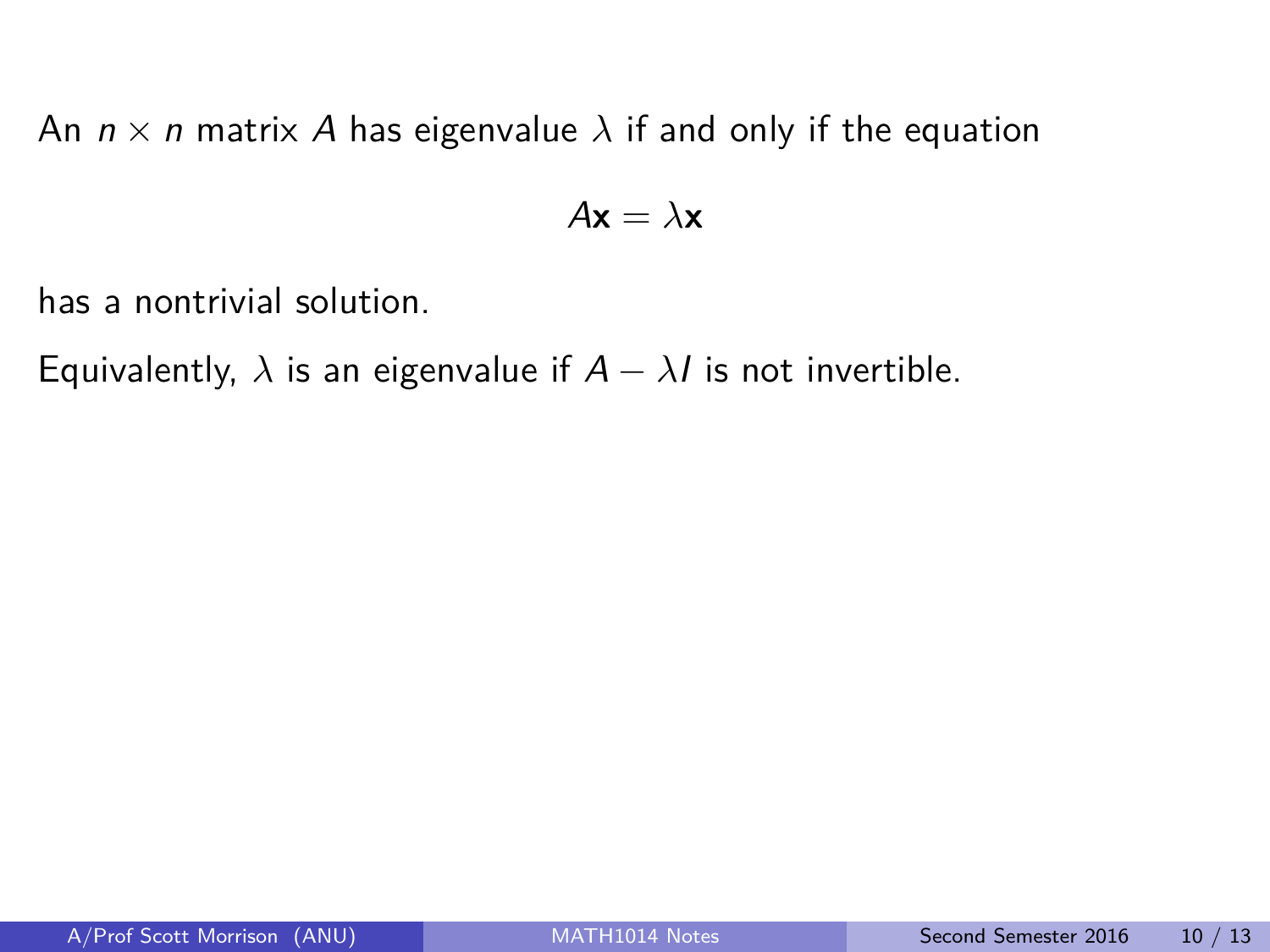$$
A\mathbf{x}=\lambda\mathbf{x}
$$

has a nontrivial solution.

Equivalently,  $\lambda$  is an eigenvalue if  $A - \lambda I$  is not invertible. Thus, an  $n \times n$  matrix A has eigenvalue  $\lambda = 0$  if and only if the equation

$$
A\mathbf{x}=0\mathbf{x}=\mathbf{0}
$$

has a nontrivial solution.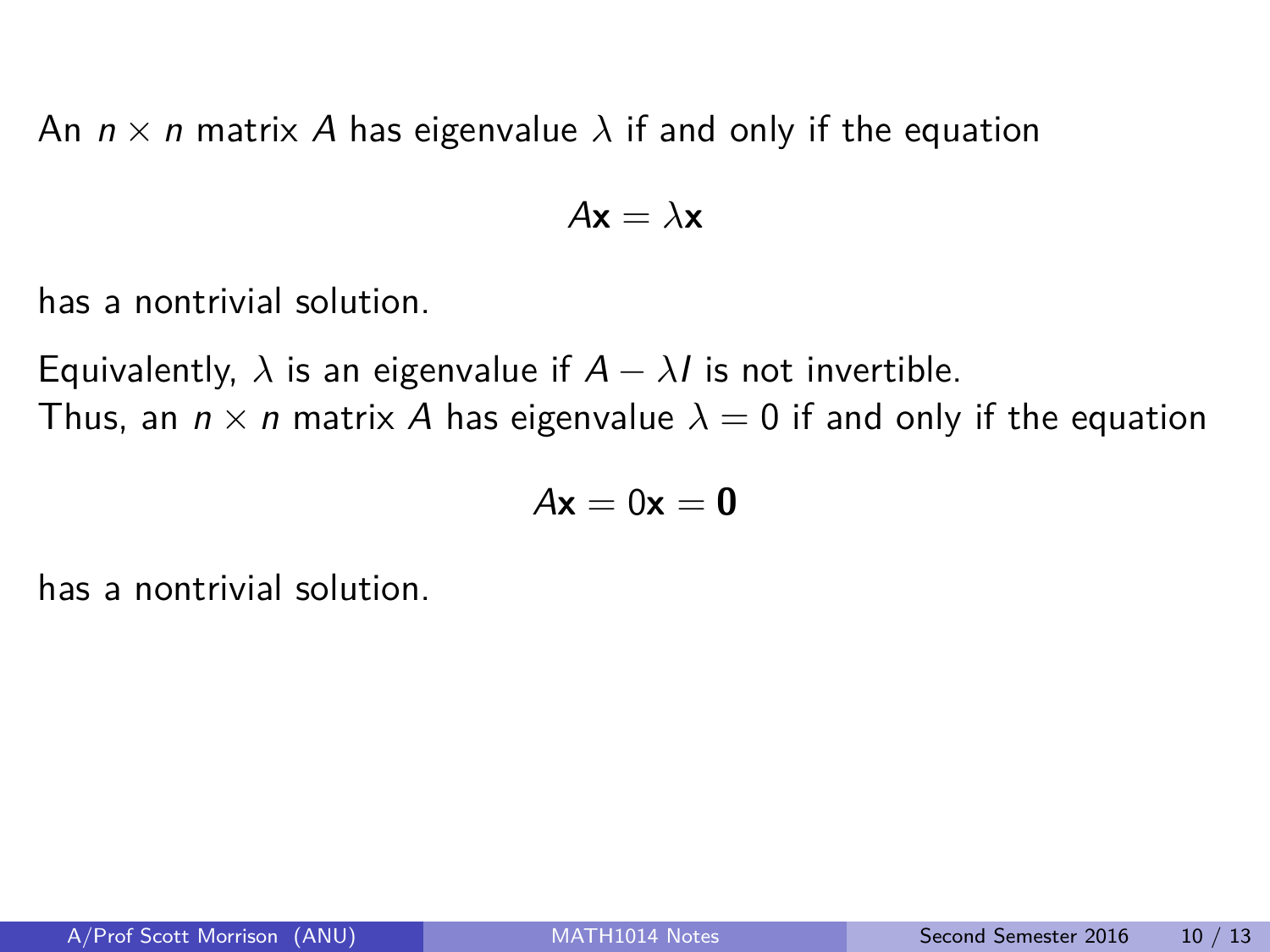$$
A\mathbf{x}=\lambda\mathbf{x}
$$

has a nontrivial solution.

Equivalently,  $\lambda$  is an eigenvalue if  $A - \lambda I$  is not invertible. Thus, an  $n \times n$  matrix A has eigenvalue  $\lambda = 0$  if and only if the equation

$$
A\mathbf{x}=0\mathbf{x}=\mathbf{0}
$$

has a nontrivial solution.

This happens if and only if A is not invertible.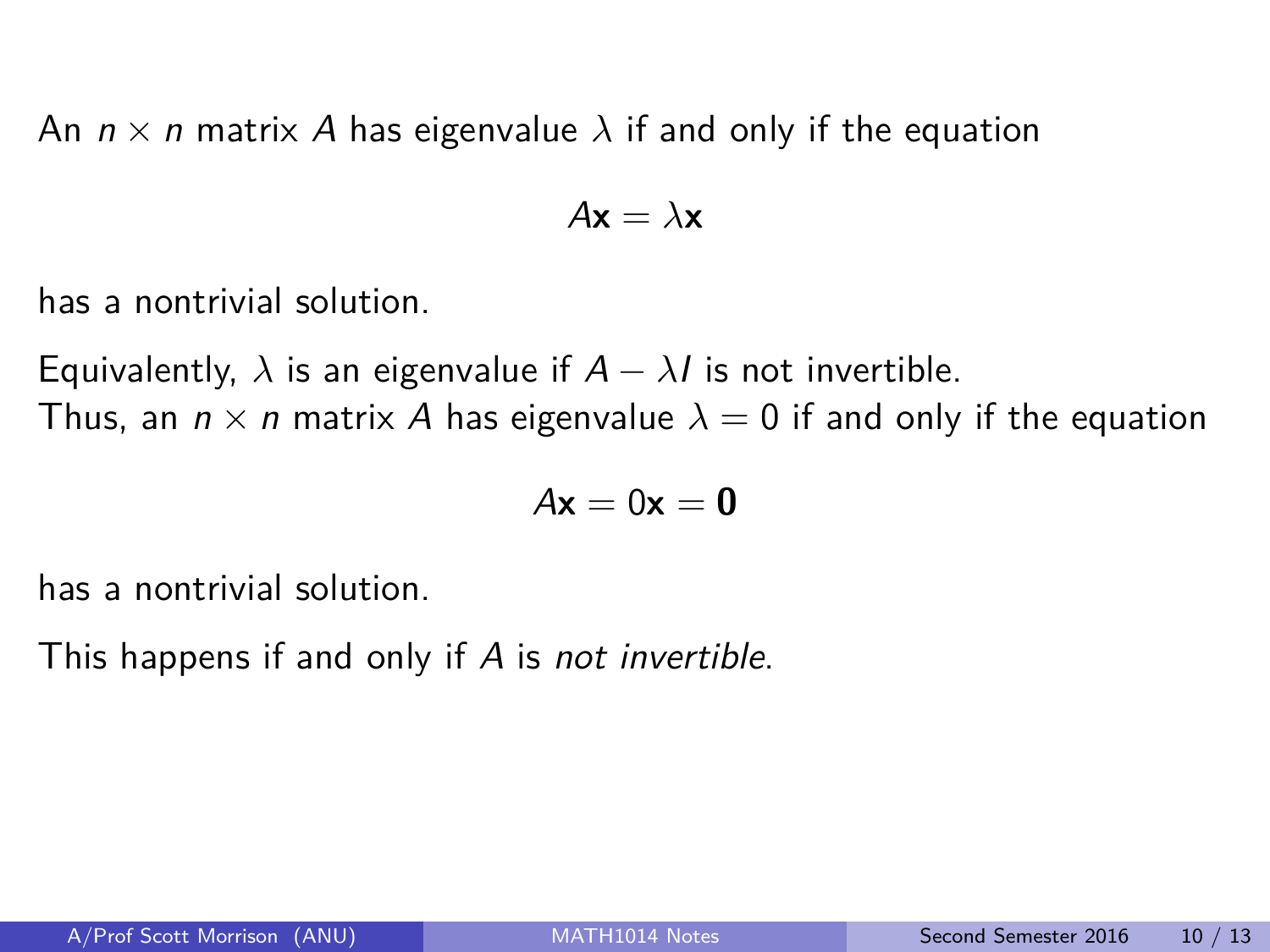$$
A\mathbf{x}=\lambda\mathbf{x}
$$

has a nontrivial solution.

Equivalently,  $\lambda$  is an eigenvalue if  $A - \lambda I$  is not invertible. Thus, an  $n \times n$  matrix A has eigenvalue  $\lambda = 0$  if and only if the equation

$$
A\mathbf{x}=0\mathbf{x}=\mathbf{0}
$$

has a nontrivial solution.

This happens if and only if A is not invertible.

• The scalar 0 is an eigenvalue of A if and only if A is not invertible.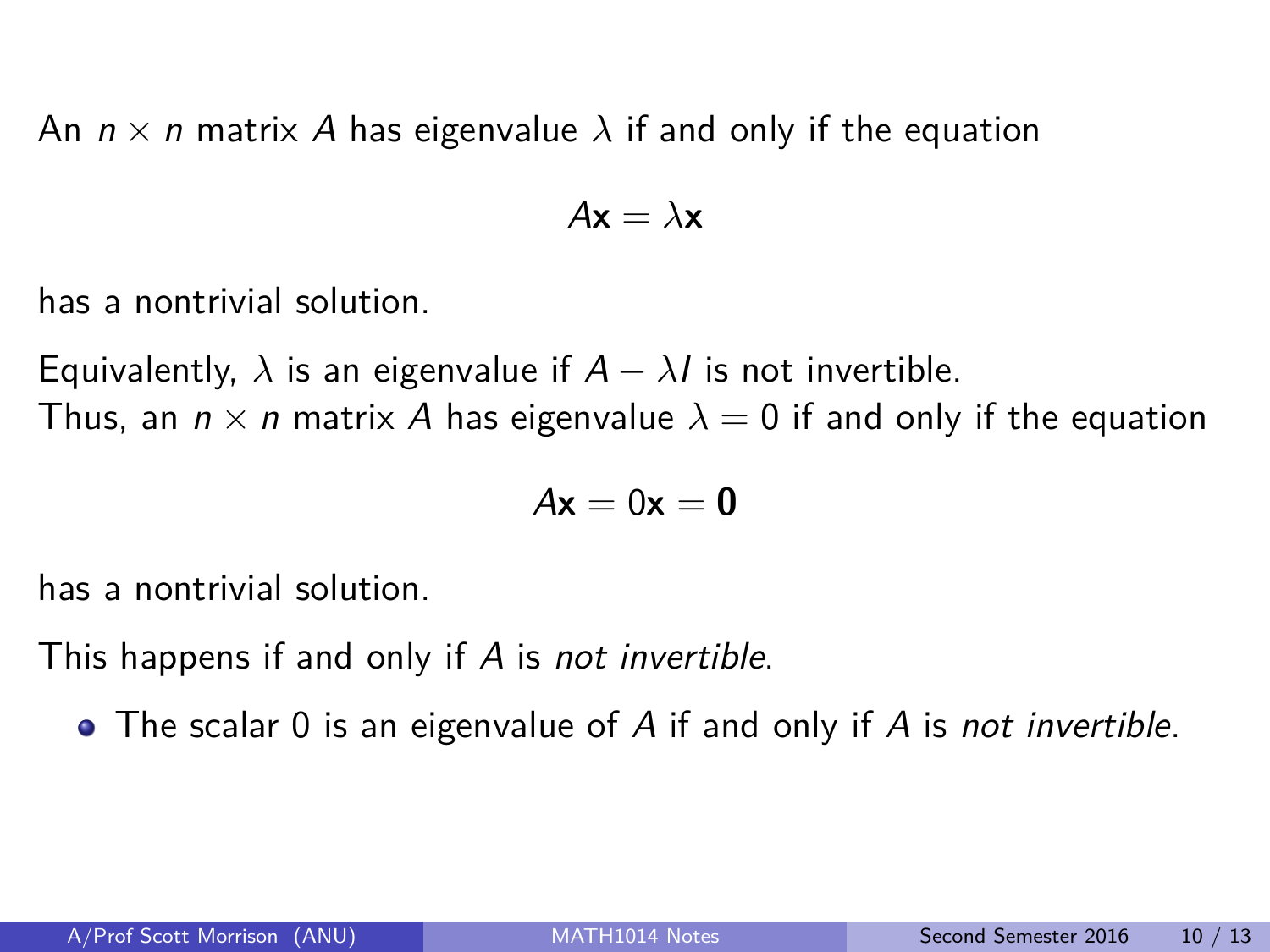#### Theorem

Let A be an  $n \times n$  matrix. If  $v_1, v_2, \ldots, v_r$  are eigenvectors that correspond to distinct eigenvalues  $\lambda_1, \lambda_2, \ldots, \lambda_r$ , then the set  $\{v_1, v_2, \ldots, v_r\}$  is linearly independent.

The proof of this theorem is in Lay: Theorem 2, Section 5.1.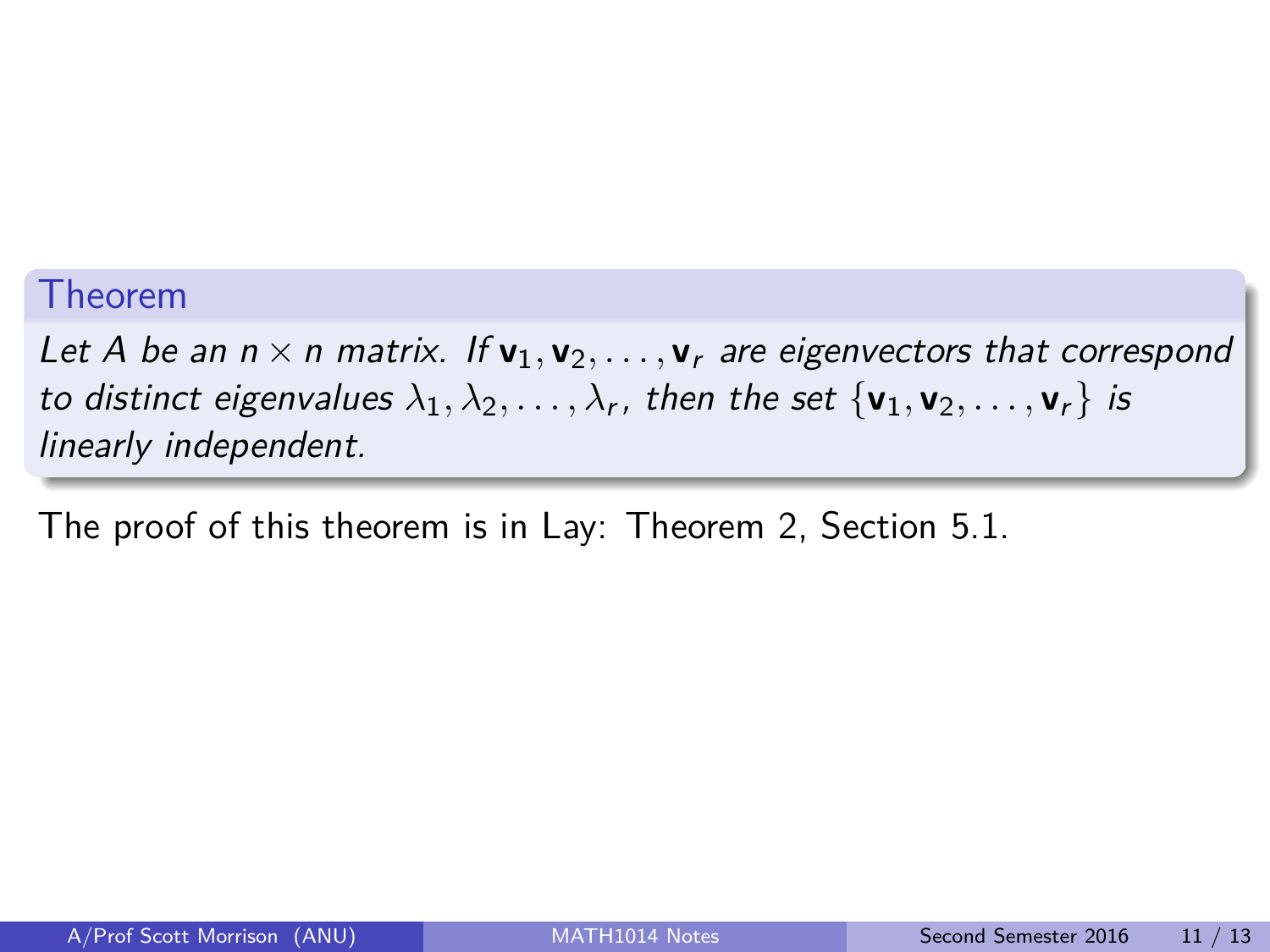#### Example 4

Consider the matrix

$$
A = \begin{bmatrix} 4 & 2 & 3 \\ -1 & 1 & -3 \\ 2 & 4 & 9 \end{bmatrix}.
$$

We are given that A has an eigenvalue  $\lambda = 3$  and we want to find a basis for the eigenspace  $E_3$ .

Solution We find the null space of  $A - 3I$ :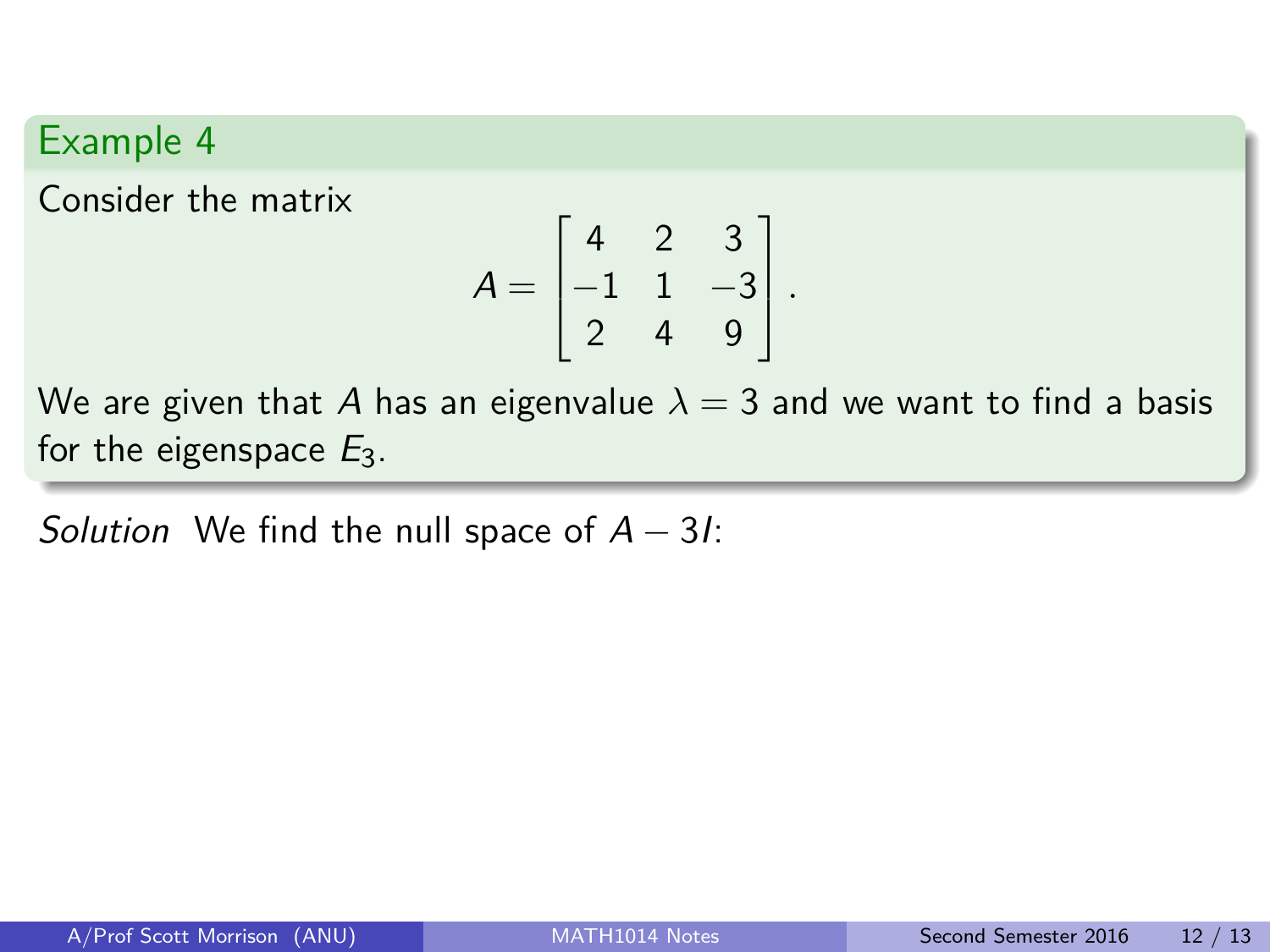#### Example 4

Consider the matrix

$$
A = \begin{bmatrix} 4 & 2 & 3 \\ -1 & 1 & -3 \\ 2 & 4 & 9 \end{bmatrix}.
$$

We are given that A has an eigenvalue  $\lambda = 3$  and we want to find a basis for the eigenspace  $E_3$ .

Solution We find the null space of  $A - 3I$ :

$$
A-3I = \begin{bmatrix} 1 & 2 & 3 \\ -1 & -2 & -3 \\ 2 & 4 & 6 \end{bmatrix} \xrightarrow{ref} \begin{bmatrix} 1 & 2 & 3 \\ 0 & 0 & 0 \\ 0 & 0 & 0 \end{bmatrix}.
$$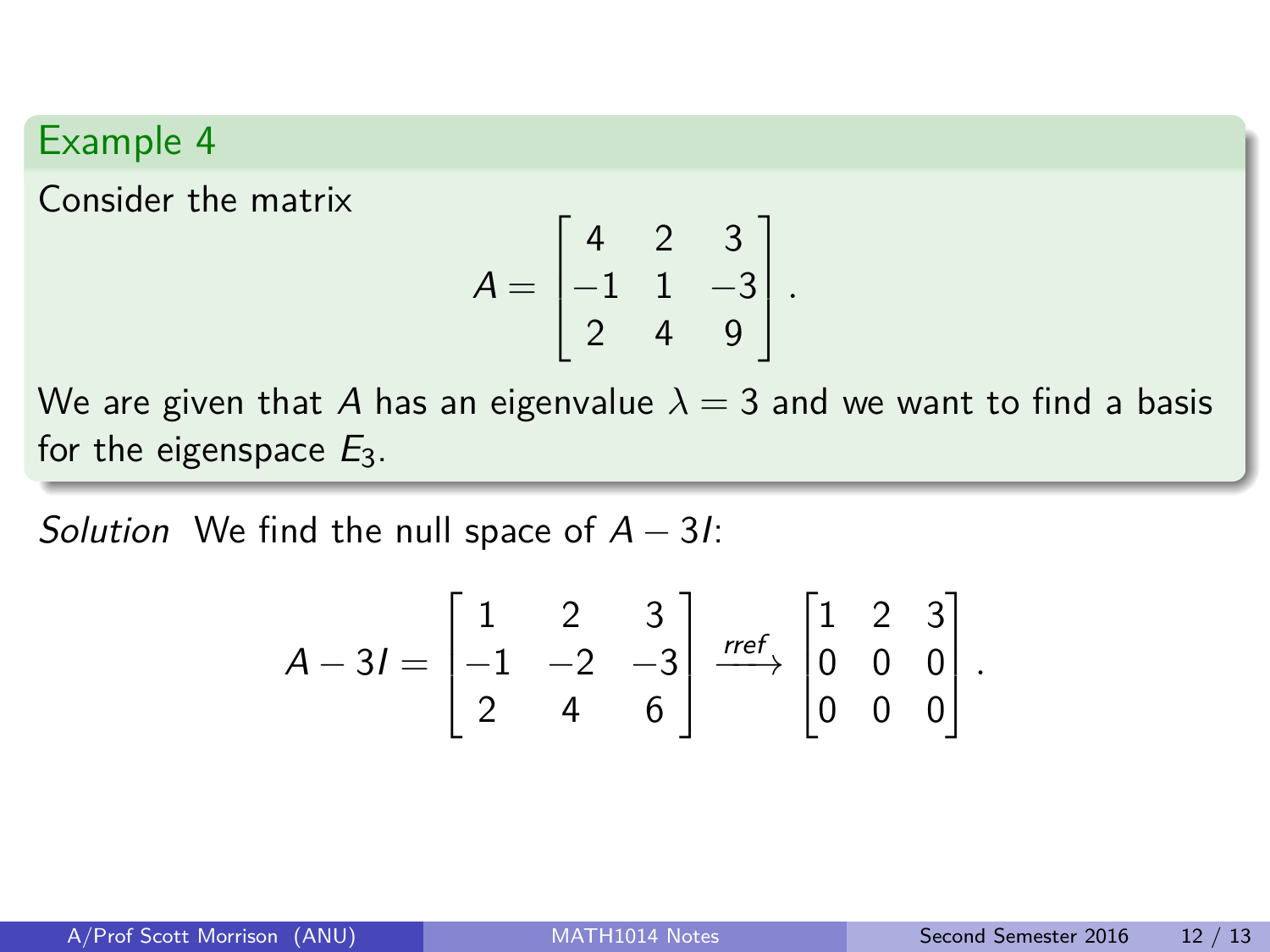$$
A - 3I \xrightarrow{rref} \begin{bmatrix} 1 & 2 & 3 \\ 0 & 0 & 0 \\ 0 & 0 & 0 \end{bmatrix}
$$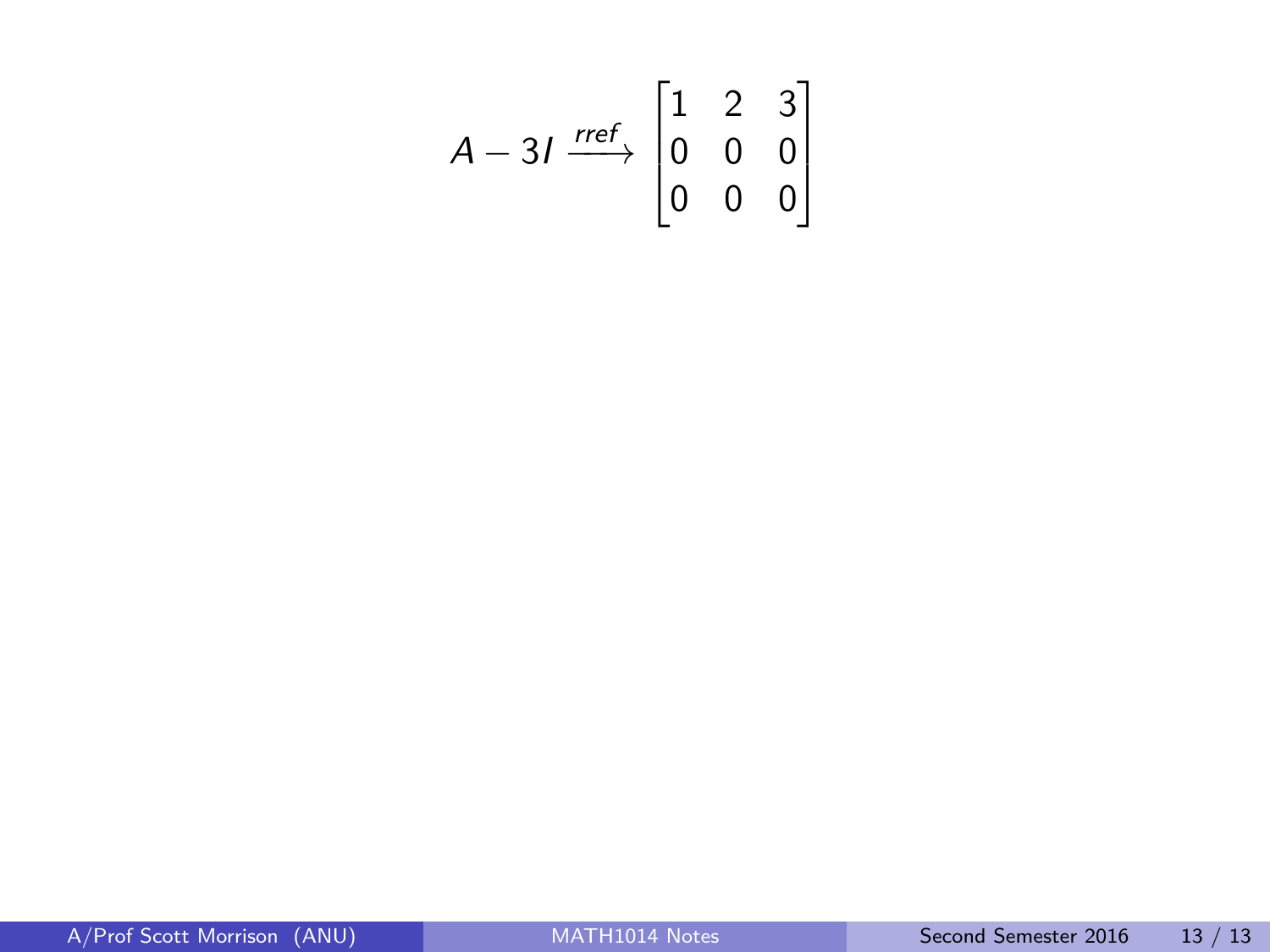$$
A - 3I \xrightarrow{rref} \begin{bmatrix} 1 & 2 & 3 \\ 0 & 0 & 0 \\ 0 & 0 & 0 \end{bmatrix}
$$

So we get a single equation

$$
x + 2y + 3z = 0
$$
 or  $x = -2y - 3z$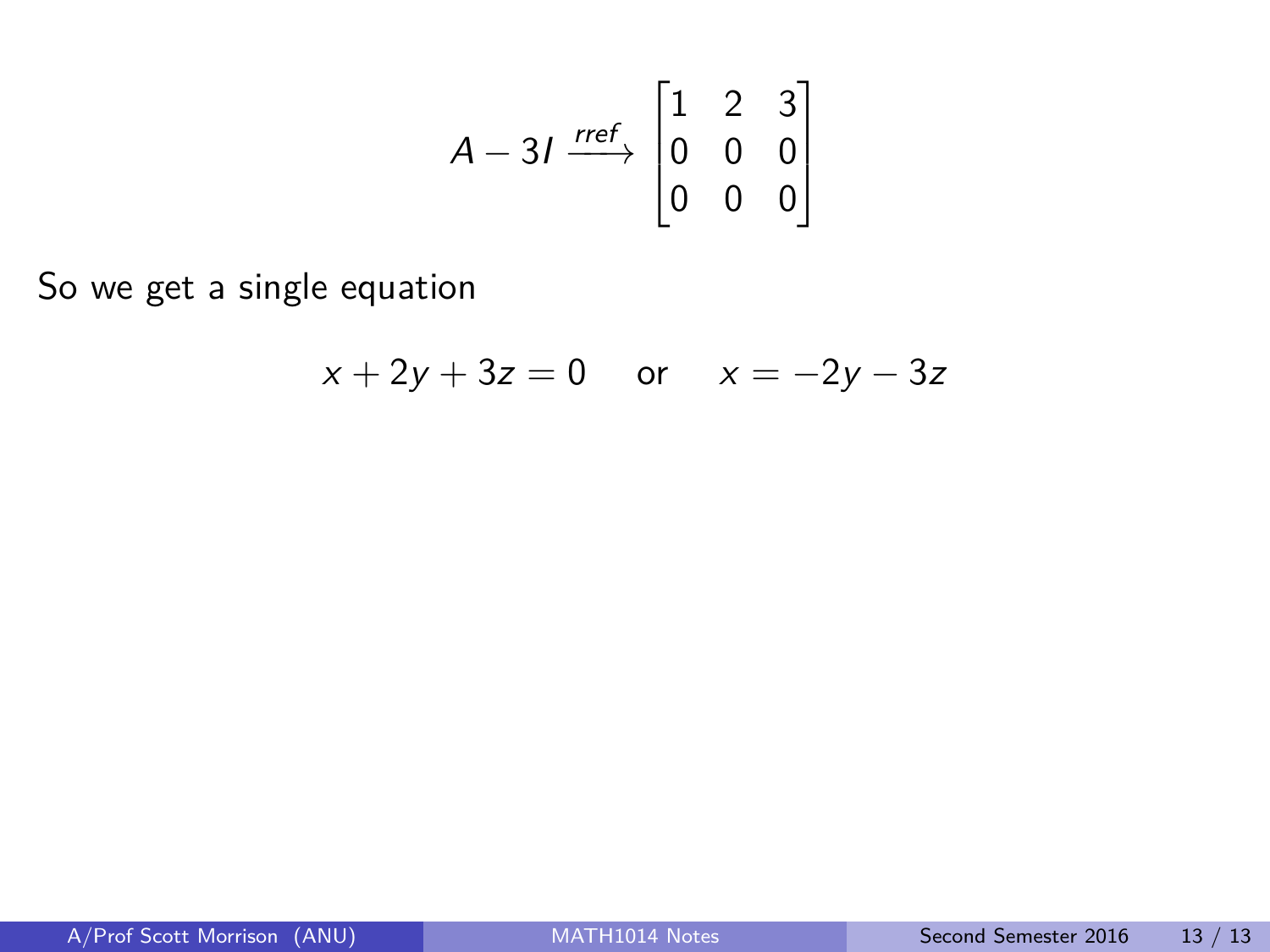$$
A - 3I \xrightarrow{rref} \begin{bmatrix} 1 & 2 & 3 \\ 0 & 0 & 0 \\ 0 & 0 & 0 \end{bmatrix}
$$

So we get a single equation

$$
x + 2y + 3z = 0
$$
 or  $x = -2y - 3z$ 

and the general solution is

$$
\mathbf{x} = \begin{bmatrix} -2y - 3z \\ y \\ z \end{bmatrix} = y \begin{bmatrix} -2 \\ 1 \\ 0 \end{bmatrix} + z \begin{bmatrix} -3 \\ 0 \\ 1 \end{bmatrix}
$$